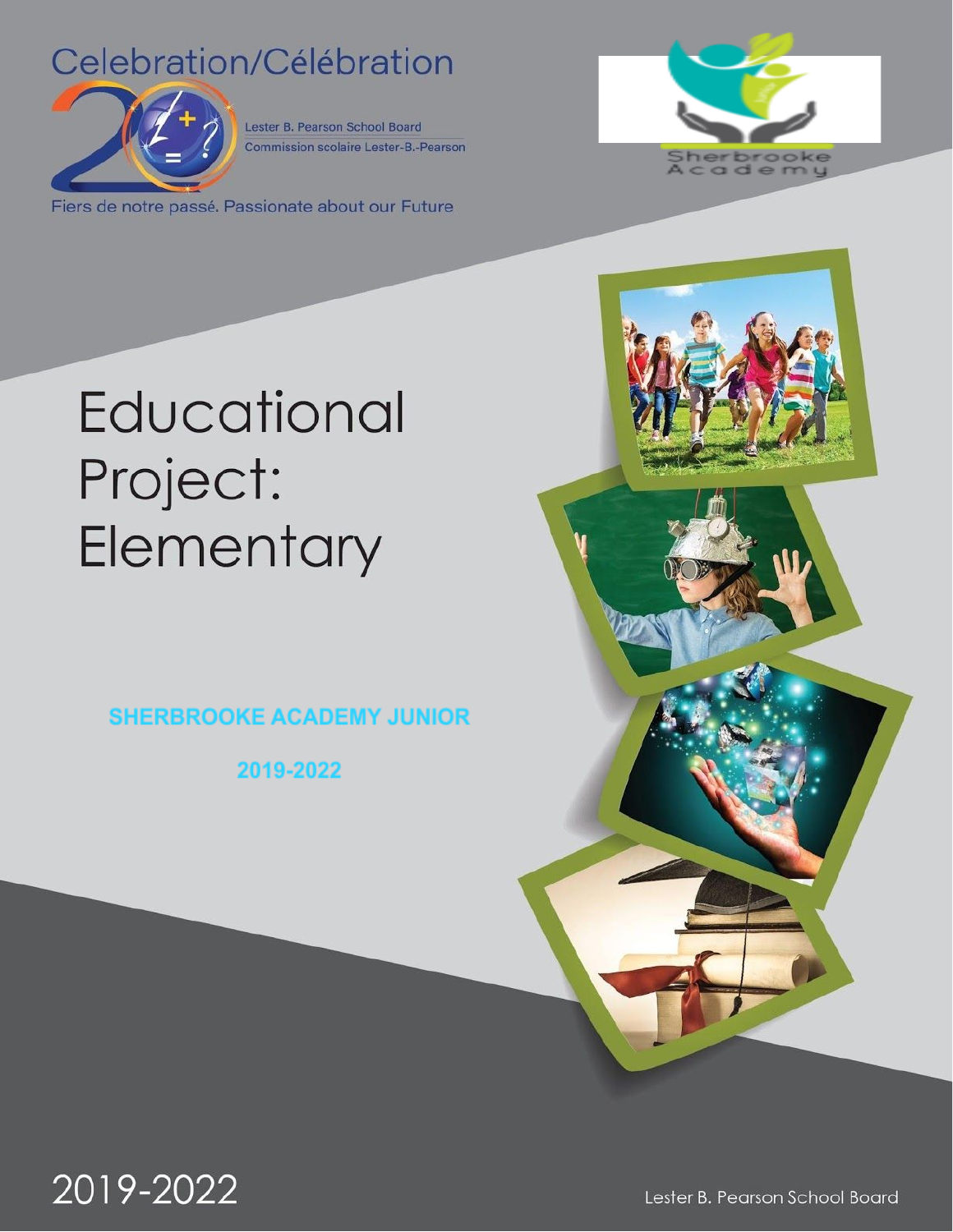### **MISSION**

*Engage. Enlighten. Empower*

These words represent the cornerstone of our educational philosophy, define our commitment to education and represent the aspirations we have for all student learning experiences, in the classroom and beyond.

In partnership with parents and community, we strive to equip our students with 21<sup>st</sup> century skills – skills that will enable them to thrive, exercise leadership, achieve ambitious and worthy goals, and to make a positive difference in our increasingly globalized world.

#### **Our Core Values**

We understand that values go beyond words. Our values are a behavioural blueprint that shape who we are - as individuals and as part of a school community.

*Respect*

- We respect ourselves and respect others for their talents, diversity, skills and contributions.
- We cooperate with each other, learn and have fun together to achieve the best we can be.

#### Safe

● We create an inviting, respectful, and nurturing learning environment by practicing kindness and acceptance for one another.

#### *Responsible*

● We take pride in all that we do and are accountable for our actions.

● We believe that integrity is the heart of all lasting relationships and endeavours, and we will work with each other in good faith.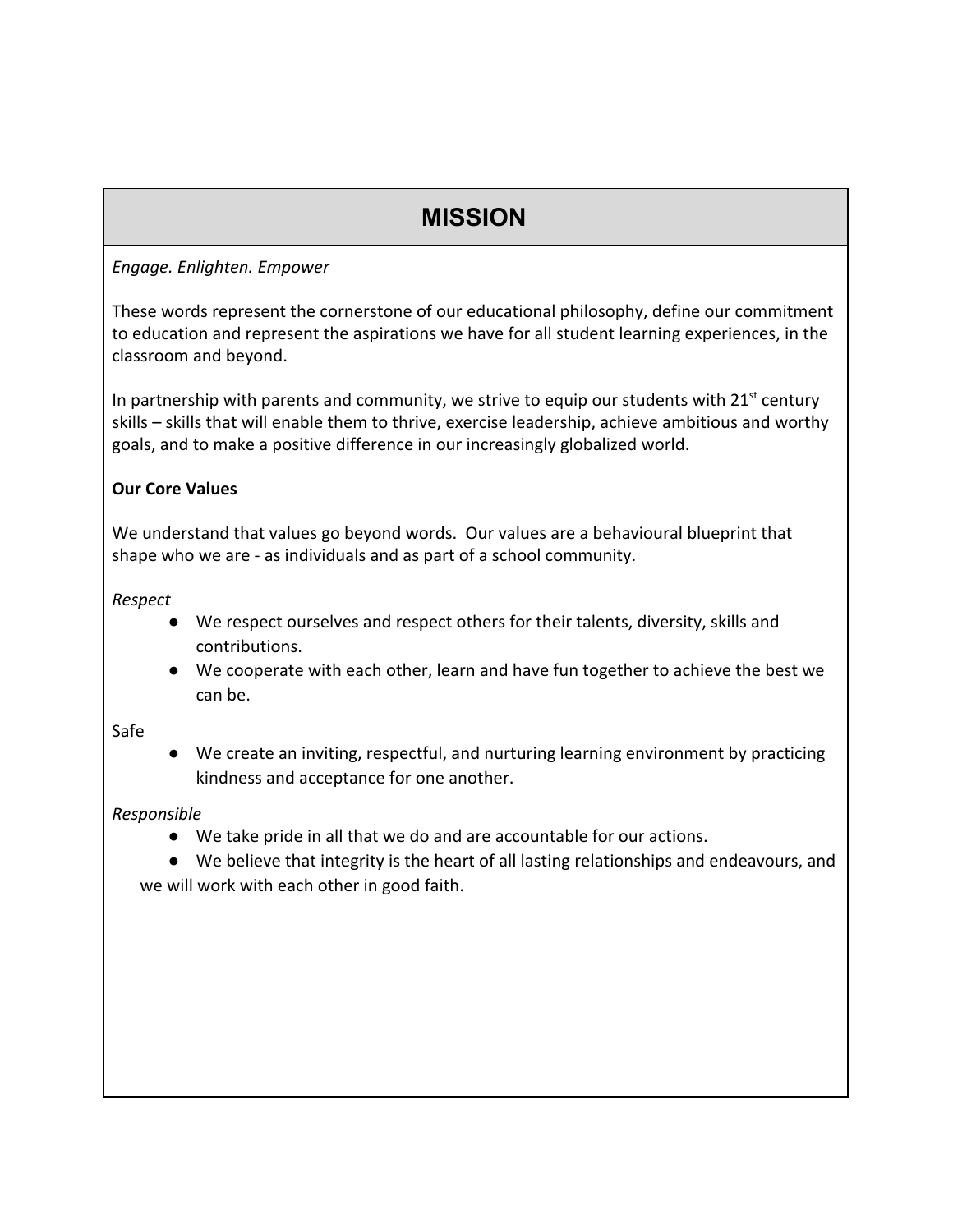#### **VISION**

Sherbrooke Academy Junior provides exceptional learning opportunities for the globally connected student to develop through a diverse and challenging curriculum and a wide range of activities. Students are engaged in their learning process and are encouraged to actively participate by setting personal goals and by practicing on-going self-evaluation. Our programs and activities encourage students to discover their interests and strengths. Through our deep learning framework, we develop students skilled for the 21st century: to complement an academic journey, we put the emphasis on fostering critical thinking, collaboration, communication, creativity, character and citizenship.

 All this takes place in a safe, caring and supportive school environment that cultivates a happy, positive attitude and allows students to challenge themselves and be risk-takers. Our nurturing environment, with a recognized curriculum by the Quebec Ministry of Education, and our diverse community facilitate exceptional achievements. Together we take action to make the world a happier place.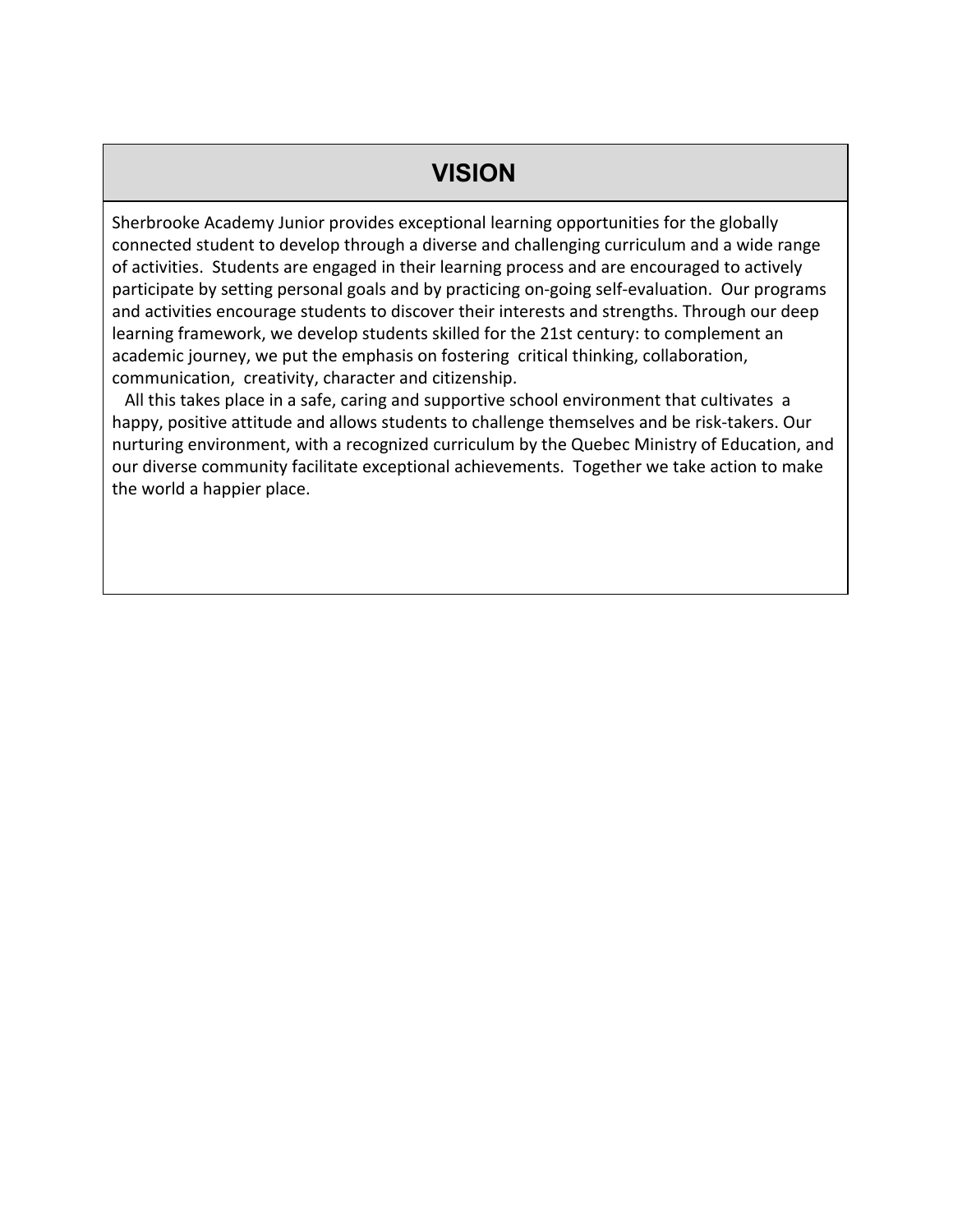### **SCHOOL PROFILE**

| <b>Name</b>                                                                                     | 2018-2019                                                |
|-------------------------------------------------------------------------------------------------|----------------------------------------------------------|
| <b>School Capacity</b>                                                                          | 312                                                      |
| <b>Student Registered</b>                                                                       | 155                                                      |
| <b>Students Registered in Daycare</b><br>(Elementary only)                                      | 88                                                       |
| Number of Students with Handicaps,<br>Social Maladjustments, or Learning<br><b>Difficulties</b> | 14                                                       |
| Programs Offered                                                                                | <b>French Immersion Program</b><br>- Français Plus Model |
| <b>Total teaching Staff</b>                                                                     | 12                                                       |
| Total Daycare/Lunch Staff                                                                       | 10                                                       |
| <b>Other Support/Professional Staff</b>                                                         | 5                                                        |
| <b>Municipalities Served</b>                                                                    | <b>Beaconsfield</b><br>Kirkland                          |

- Milieu socio-économique : 01 which means that mother is educated and parents work
- 2017-2018: 78 girls/ 74 boys 7 /152 students speak another language at home

Staff stable, very involved (lunch activities, assemblies, bear Den, grants….) Deep Learning facilities (furniture, special rooms…) Common learning center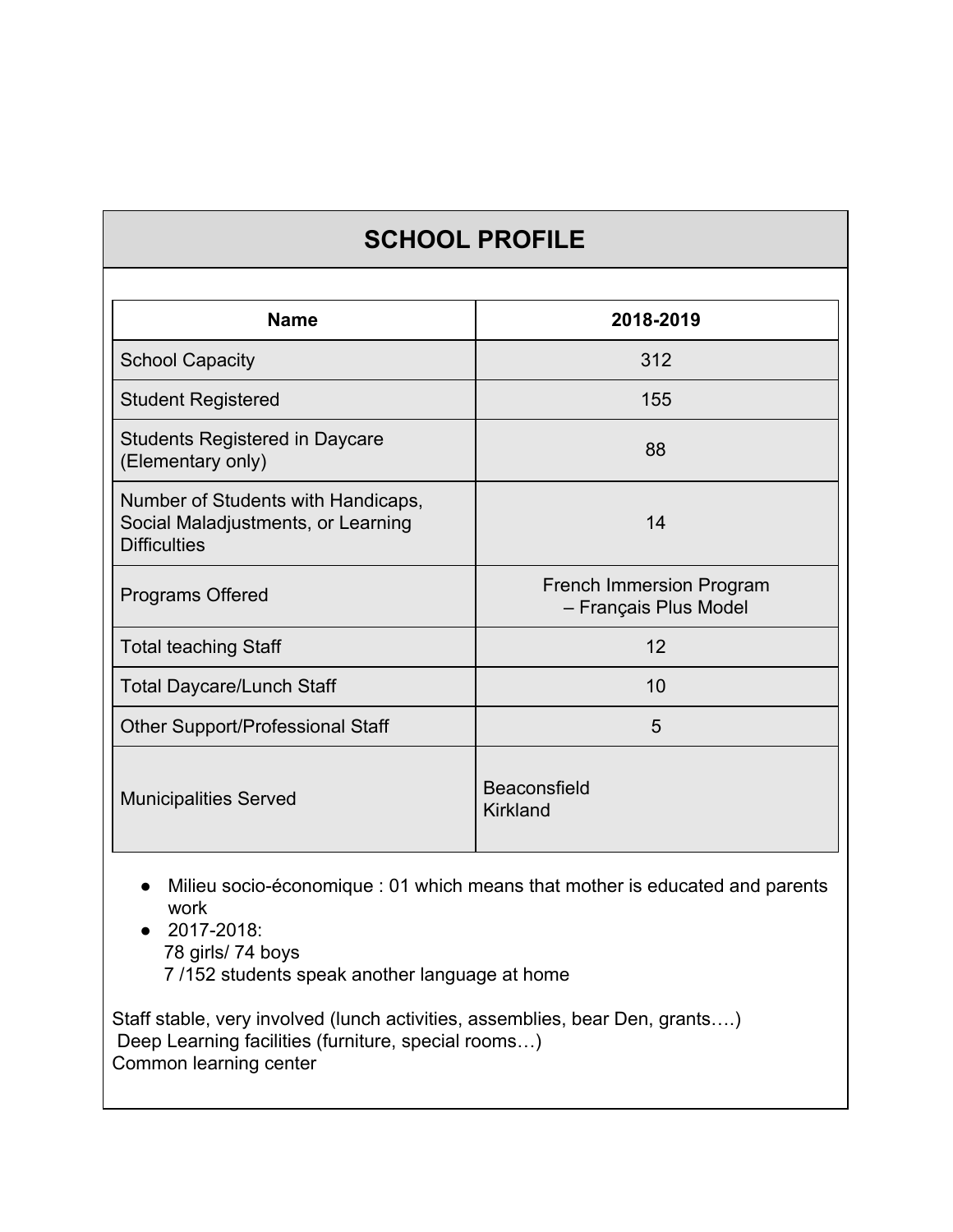#### **Challenges:**

| <b>Everyone Achieving</b><br><b>Full Potential</b><br><b>Achievement</b>              | <b>Inclusive Ed. Settings</b><br><b>Wellness &amp; Student</b><br><b>Engagement</b>           | <b>Mobilization of</b><br><b>Partners &amp;</b><br><b>Stakeholders</b> |
|---------------------------------------------------------------------------------------|-----------------------------------------------------------------------------------------------|------------------------------------------------------------------------|
|                                                                                       |                                                                                               |                                                                        |
| Early intervention                                                                    | Research based pedagogical<br>practice: deep learning<br>critical thinking<br>taking risk     | in school partnership<br>(Sr/Jr)                                       |
| Path for lifelong learning:<br>leveraging digital                                     | Healthy safe and caring<br>environment<br>increasing self<br>regulation<br>decreasing anxiety | volunteers<br>seniors home<br>grand-parents<br>etc                     |
| Adapting to diversity of<br>(different<br>learner<br>assessment/different<br>learner) |                                                                                               |                                                                        |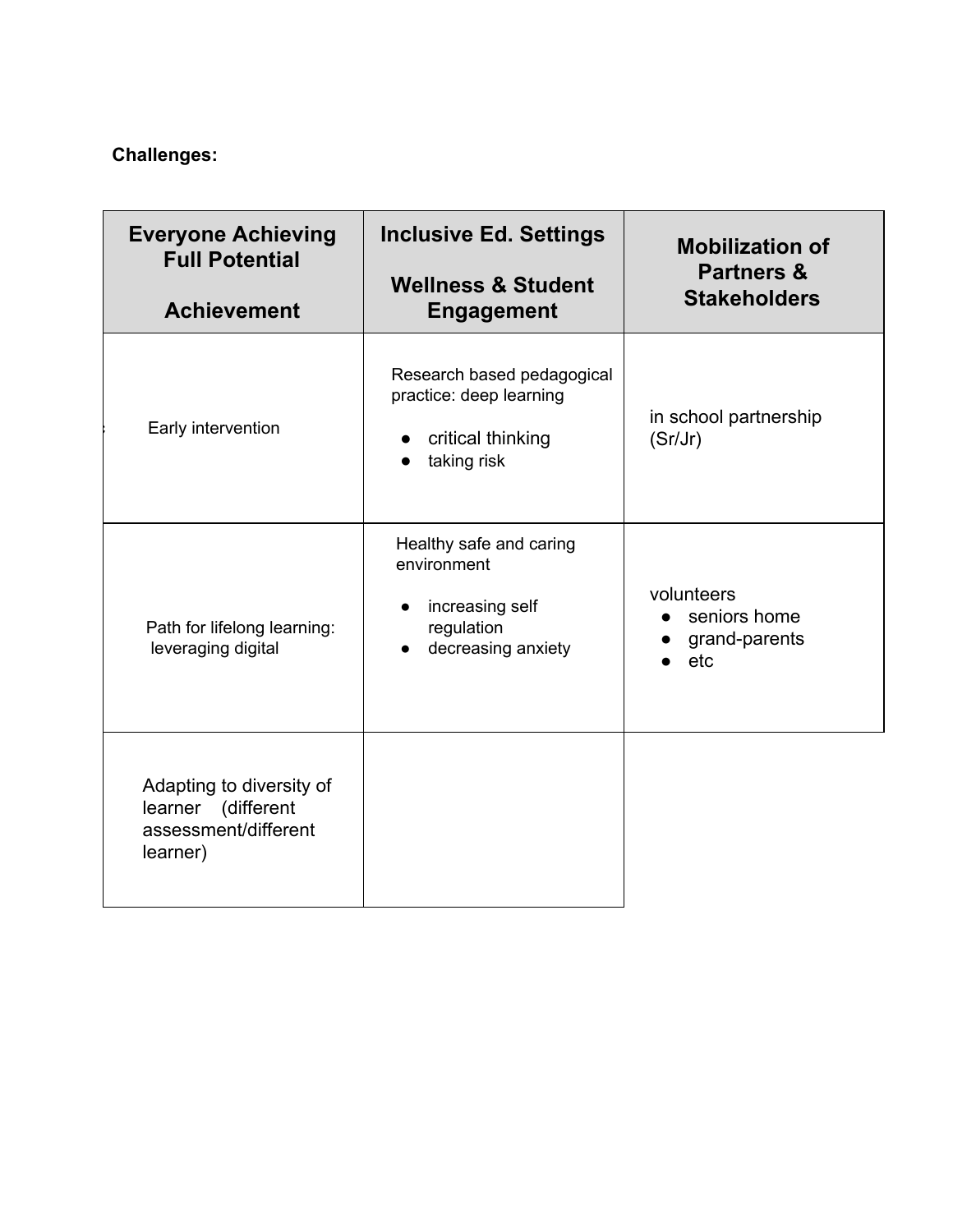| <b>Broad Area of Intervention 1</b><br>Everyone achieving their full potential                                   |                                                                                                                                                                                    |                                                                                                                                                                                                                                                                                                                                              |                                                                                                                                                                        |  |  |
|------------------------------------------------------------------------------------------------------------------|------------------------------------------------------------------------------------------------------------------------------------------------------------------------------------|----------------------------------------------------------------------------------------------------------------------------------------------------------------------------------------------------------------------------------------------------------------------------------------------------------------------------------------------|------------------------------------------------------------------------------------------------------------------------------------------------------------------------|--|--|
| <b>Orientation: Improving Achievement</b>                                                                        |                                                                                                                                                                                    |                                                                                                                                                                                                                                                                                                                                              |                                                                                                                                                                        |  |  |
| <b>LBPSB</b><br><b>COMMITMENT TO</b><br><b>SUCCESS</b>                                                           | <b>SCHOOL</b><br><b>OBJECTIVES</b>                                                                                                                                                 | <b>INDICATORS</b>                                                                                                                                                                                                                                                                                                                            | <b>TARGET</b>                                                                                                                                                          |  |  |
| Improving<br><b>Achievement:</b><br>Reduce the gap in<br>success rates<br>between various<br>groups of students. | To increase SEL<br>(Socio-Emotional-<br>Learning) in small<br>group<br>To increase the use<br>of technology as a<br>creative tool<br>To diversify our<br>assessments<br>procedures | Schedule<br>$\bullet$<br>indicating when<br>this learning is<br>happening.<br>use of grad<br>$\bullet$<br>students in art<br>therapy<br><b>Staff Workshop</b><br>(Gordon Neufeld)<br>number of<br>$\bullet$<br>learning<br>situations<br>leveraging<br>technology.<br><b>Student</b><br>led-conferences<br>in math and in<br>writing used as | 2 days a week,<br>one grade level<br>per term.<br>All students will<br>$\bullet$<br>benefit from<br>small groups<br>once a week<br>3 or more per<br>year<br>1 per term |  |  |
|                                                                                                                  |                                                                                                                                                                                    | a formative<br>assessment.                                                                                                                                                                                                                                                                                                                   |                                                                                                                                                                        |  |  |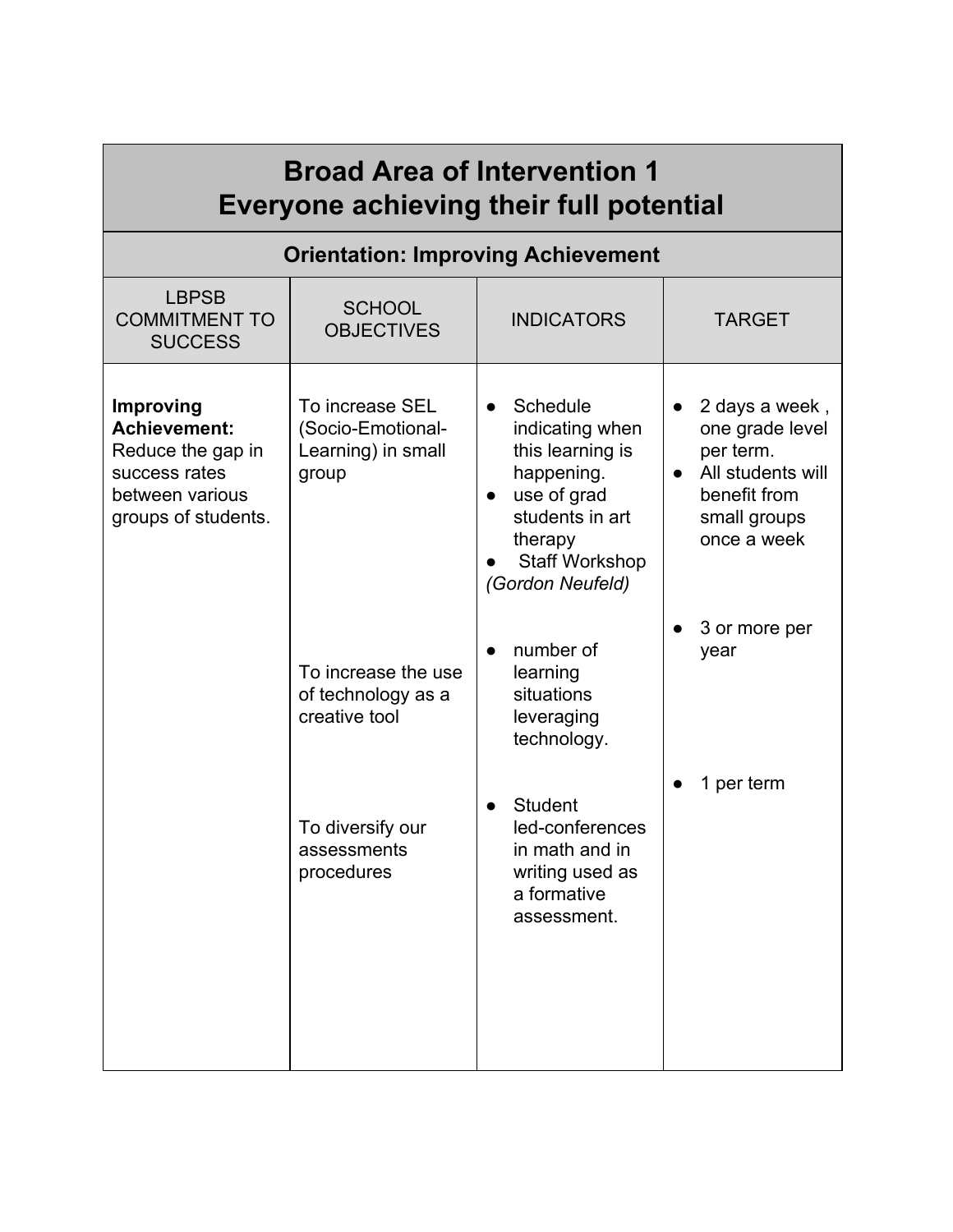## **Broad Area of Intervention 2 An inclusive environment for development, learning and success**

| <b>Orientation: Healthy, Safe and Caring environments.</b> |                                                                                            |                                                                                                                                                                                                    |                                                                                                                           |  |
|------------------------------------------------------------|--------------------------------------------------------------------------------------------|----------------------------------------------------------------------------------------------------------------------------------------------------------------------------------------------------|---------------------------------------------------------------------------------------------------------------------------|--|
| <b>LBPSB</b><br><b>COMMITMENT TO</b><br><b>SUCCESS</b>     | <b>SCHOOL</b><br><b>OBJECTIVES</b>                                                         | <b>INDICATORS</b>                                                                                                                                                                                  | <b>TARGET</b>                                                                                                             |  |
| <b>Wellness</b>                                            | To increase deep<br>learning practise<br>To develop student<br>leadership<br>opportunities | ped days<br>$\bullet$<br>dedicated to<br><b>UDL</b> (universal<br>design for<br>learning)<br>Staff meeting:<br>$\bullet$<br>$\frac{1}{2}$ hour<br>Grade 2 students<br>lead<br>assemblies<br>recess | retreat<br>$\bullet$<br>3 ped days<br>4 staff meetings<br>Grade 2<br>1 assembly a<br>month<br>• 4 students per<br>grade 2 |  |
|                                                            | To develop outdoor<br>learning opportunity                                                 | use of<br>$\bullet$<br>snowshoeing<br>use of the<br>$\bullet$<br>forest                                                                                                                            | $\bullet$ once a term                                                                                                     |  |